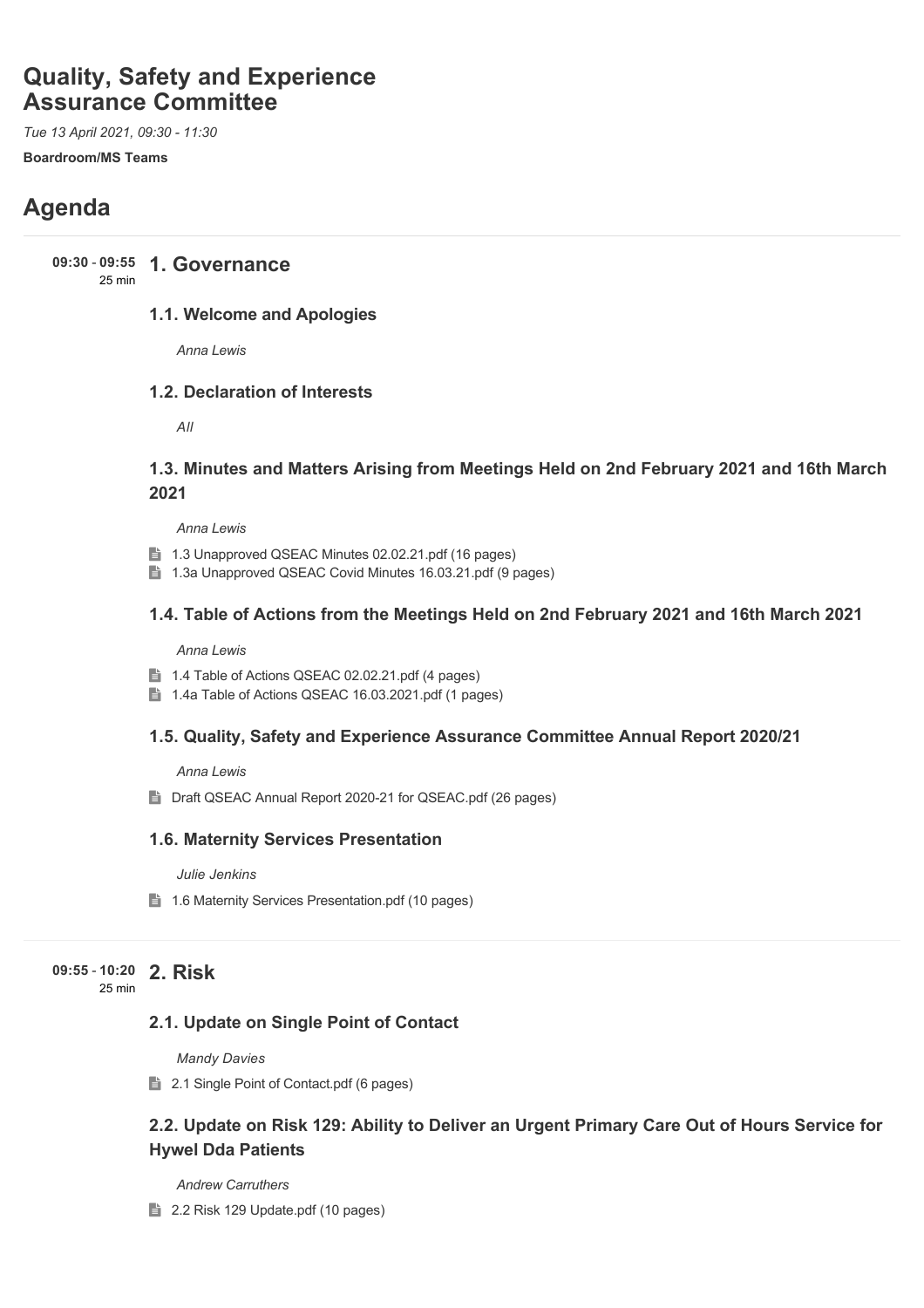#### **3. Assurance 10:20** - **10:50** 30 min

## **3.1. Quality and Safety Assurance Report**

*Sian Passey, Cathie Steele*

- **3.1 Quality and Safety Assurance Report.pdf (23 pages)**
- 3.1 Appendix 1 WHC log QS Assurance Report.pdf (4 pages)

### **3.2. Nurse Staffing Levels (Wales) Act 2016 Assurance**

*Chris Hayes*

3.2 NSLWA Summary SBAR.pdf (6 pages)

#### **3.2.1. Nurse Staffing Levels (Wales) Act Draft Annual Report 2020/21**

#### *Chris Hayes*

**3.2.1 FINAL DRAFT NSLWA ANNUAL ASSURANCE REPORT 2020-21.pdf (29 pages)** 

**1** 3.2.1 APPENDIX 1 NSLWA ANNUAL ASSURANCE REPORT 2020-2021.pdf (3 pages)

**E** 3.2.1 APPENDIX 2 NSLWA ANNUAL ASSURANCE REPORT 2020-2021.pdf (2 pages)

**3.2.1 APPENDIX 3 NSLWA ANNUAL ASSURANCE REPORT 2020-2021.pdf (6 pages)** 

**3.2.1 APPENDIX 4 NSLWA ANNUAL ASSURANCE REPORT 2020-2021.pdf (1 pages)** 

**3.2.1 APPENDIX 5 NSLWA ANNUAL ASSURANCE REPORT 2020-2021.pdf (3 pages)** 

#### **3.2.2. Nurse Staffing Levels (Wales) Act Implementation - Draft 3 Year Report 2018-21**

#### *Chris Hayes*

**3.2.2 FINAL DRAFT THREE YEARLY COMPLIANCE REPORT 2018-21.pdf (24 pages)** 

- **3.2.2 APPENDIX 1 NSLWA THREE YEARLY ASSURANCE REPORT 2018-2021.pdf (6 pages)**
- **3.2.2 APPENDIX 2 NSLWA THREE YEARLY ASSURANCE REPORT 2018-2021 (002).pdf (4 pages)**
- **1** 3.2.2 APPENDIX 3A THREE YEARLY WG REPORT WG CORRESPONDENCE.pdf (2 pages)
- **3.2.2 APPENDIX 3B THREE YEARLY WG REPORT WG CORRESPONDENCE.pdf (1 pages)**

**3.2.2 APPENDIX 4 NSLWA THREE YEARLY ASSURANCE REPORT WG 2018-2021.pdf (1 pages)** 

## **3.2.3. Preparedness for Extension of the Second Duty of the Nurse Staffing Levels (Wales) Act 2016 to Paediatric Inpatient Wards**

*Chris Hayes*

**B** 3.2.3 SBAR PAEDIATRIC IN PATIENT WARDS - PREPAREDNESS.pdf (6 pages)

#### **4. Sub-Committee Reports 10:50** - **11:05** 15 min

# **4.1. Operational Quality, Safety and Experience Sub-Committee**

*Alison Shakeshaft*

#### **4.1.1. Update Reports**

- 4.1.1 OQSESC Update Report 28.01.21 Extraordinary Final.pdf (1 pages)
- 4.1.1a OQSESC Update Report 04.03.21 Final.pdf (3 pages)

#### **4.1.2. Annual Report 2020/21**

■ 4.1.2 Draft OQSESC Annual Report 2020-21 Final.pdf (14 pages)

## **4.2. Listening and Learning Sub-Committee**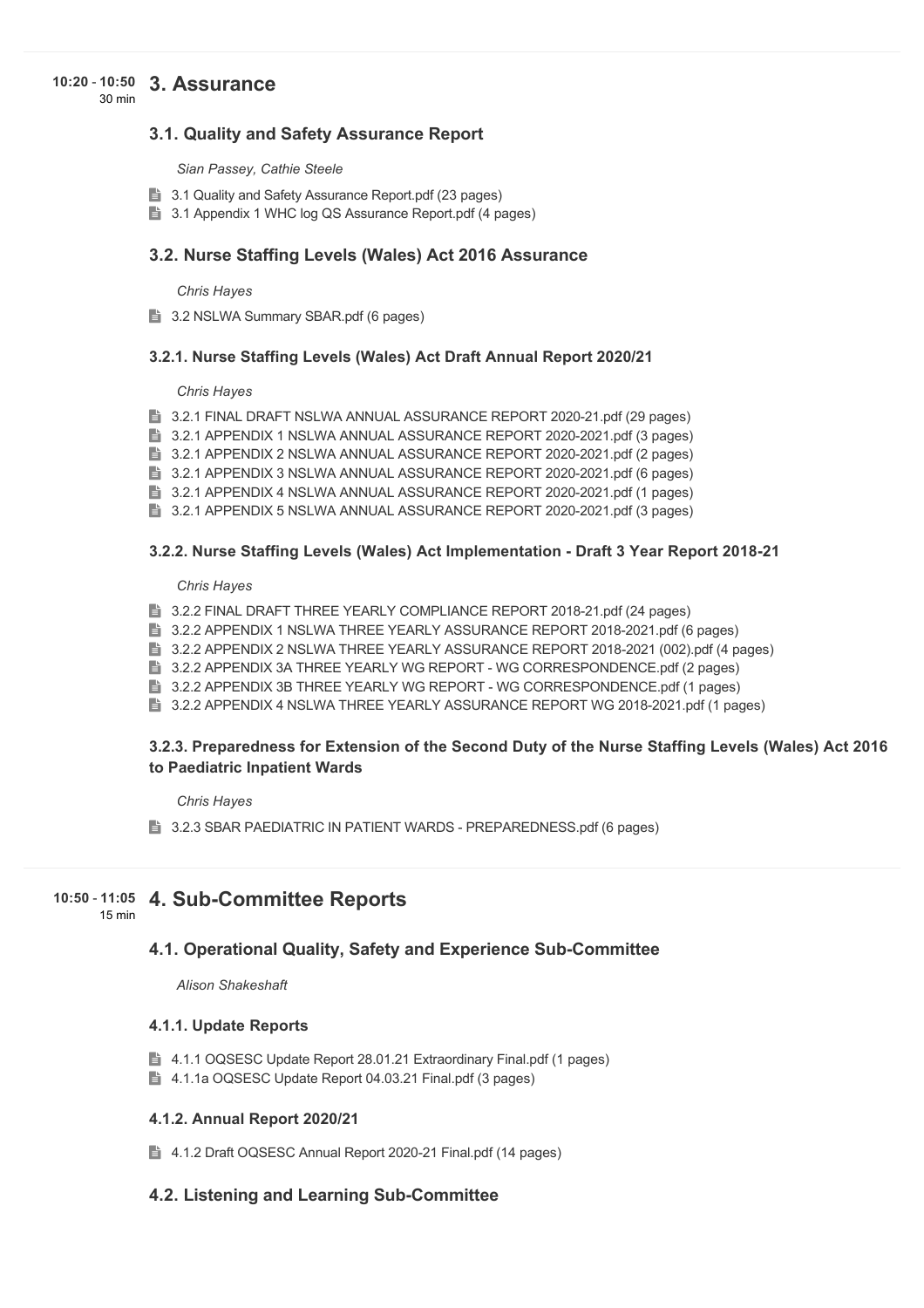*Maria Battle, Louise O'Connor*

## **4.2.1. Update Report**

4.2.1 LLSC Update Report Final.pdf (4 pages)

## **4.2.2. Annual Report 2020/21**

4.2.2 LLSC Sub Committee Annual Report 2020-21 Final.pdf (5 pages)

## **4.3. Research and Development Sub-Committee**

*Philip Kloer*

#### **4.3.1. Update Report**

- 4.3.1 RDSC Update Report.pdf (3 pages)
- 4.3.1 Appendix 1 Research & Innovation Sub-committee ToR 2021-22 reformatted.pdf (6 pages)
- 4.3.1 Appendix 2 RESEARCH & INNOVATION STRATEGY 2021-2024 Combined.pdf (40 pages)

## **4.3.2. Annual Report 2020/21**

4.3.2 RD Sub Committee Annual Report 2020-21.pdf (10 pages)

# **5. Operational Groups Update 11:05** - **11:10**

5 min

# **5.1. Infection Prevention Strategic Steering Group**

*Sharon Daniel*

5.1 IPSSG Update Final.pdf (5 pages)

# **6. For Information 11:10** - **11:20**

10 min

# **6.1. Internal Audit Reports**

## **6.1.1. Quality and Safety Governance**

6.1.1 Quality Safety Governance (Final) Report v1.pdf (14 pages)

## **6.1.2. Health and Care Standards**

6.1.2 Health and Care Standards (Final) Report v1.pdf (11 pages)

## **6.1.3. Closure of Actions**

■ 6.1.3 Closure of Actions (Final) Report v1.pdf (14 pages)

# **6.2. Quality, Safety and Experience Assurance Committee Work Programme 2021/22**

*Anna Lewis*

6.2 QSEAC Work Programme 2021-22 April21 .pdf (5 pages)

# **6.3. Quality, Safety and Experience Assurance Committee Decision Tracker 2021/22**

*No update as no outstanding actions* 

# **6.4. Quality, Safety and Experience Assurance Committee Sub-Committees' Decision Tracker**